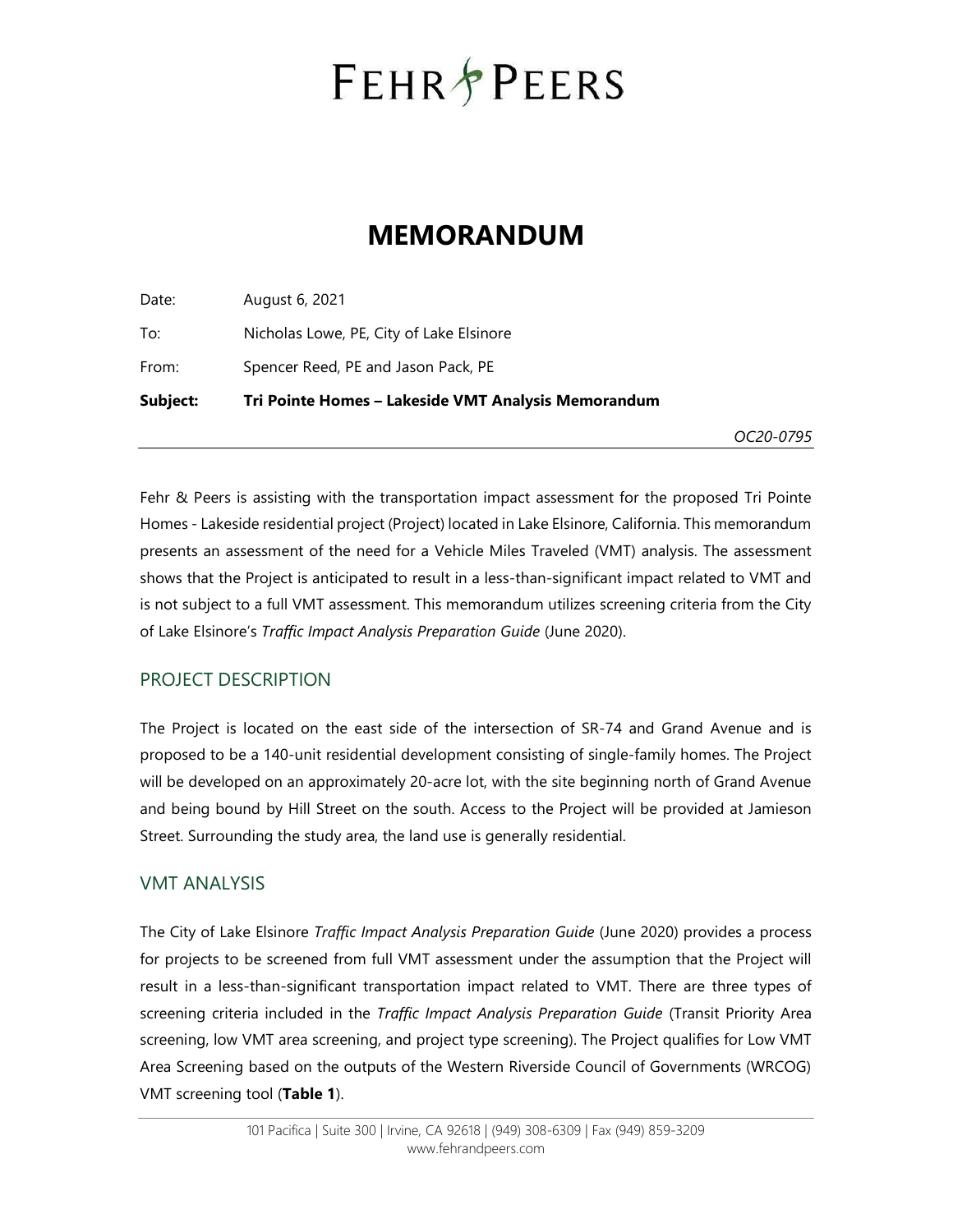

#### TABLE 1 WRCOG VMT SCREENING TOOL RESULTS

| <b>Criteria</b>                                                         | Tri-Pointe Homes - Lakeside                                                                                                                                                                           |
|-------------------------------------------------------------------------|-------------------------------------------------------------------------------------------------------------------------------------------------------------------------------------------------------|
| Within a Transit Priority Area (TPA)?                                   | No (Fail)                                                                                                                                                                                             |
| Within a low VMT generating TAZ based<br>on Total VMT?                  | Yes (Pass)<br>Jurisdictional Average (City of Lake Elsinore) 2012 daily<br>total VMT per service population = $36.29$<br>Project TAZ 2012 daily total VMT per service population<br>$= 28.23$         |
| Within a low VMT generating TAZ based<br>on Residential Home-Based VMT? | Yes (Pass)<br>Jurisdictional average (City of Lake Elsinore) 2012 daily<br>residential home-based VMT per capita = 18.63<br>Project TAZ 2012 daily residential home-based VMT per<br>capita = $14.42$ |
| Within a low VMT generating TAZ based<br>on Home-Based Work VMT?        | No (Fail)<br>Jurisdictional average (City of Lake Elsinore) 2012 daily<br>home-based work VMT per worker = $11.76$<br>Project TAZ 2012 daily home-based work VMT per<br>worker = $12.16$              |

Notes:

- Parcel Screened: APN: 3779060022; TAZ: 3,521
- TPA designation is based on October 2018 conditions.
- Screening results are based on location of parcel centroids. If results are desired considering the full parcel, please refer to the associated map layers to visually review parcel and TAZ boundary relationship.
- If VMT screening is desired for current baseline conditions, contact WRCOG for 2012 and 2040 VMT data. Interpolated VMT results can be obtained using the complete data set.
- VMT results do not account for full length of trips that occur beyond the SCAG region.

Source: https://apps.fehrandpeers.com/WRCOGVMT/

Projects can be presumed less-than-significant and screened from further VMT analysis when it meets the requirements outlined in the City's guidelines for Low VMT area screening. The project's ability to be screened from VMT assessment is summarized below in Table 2.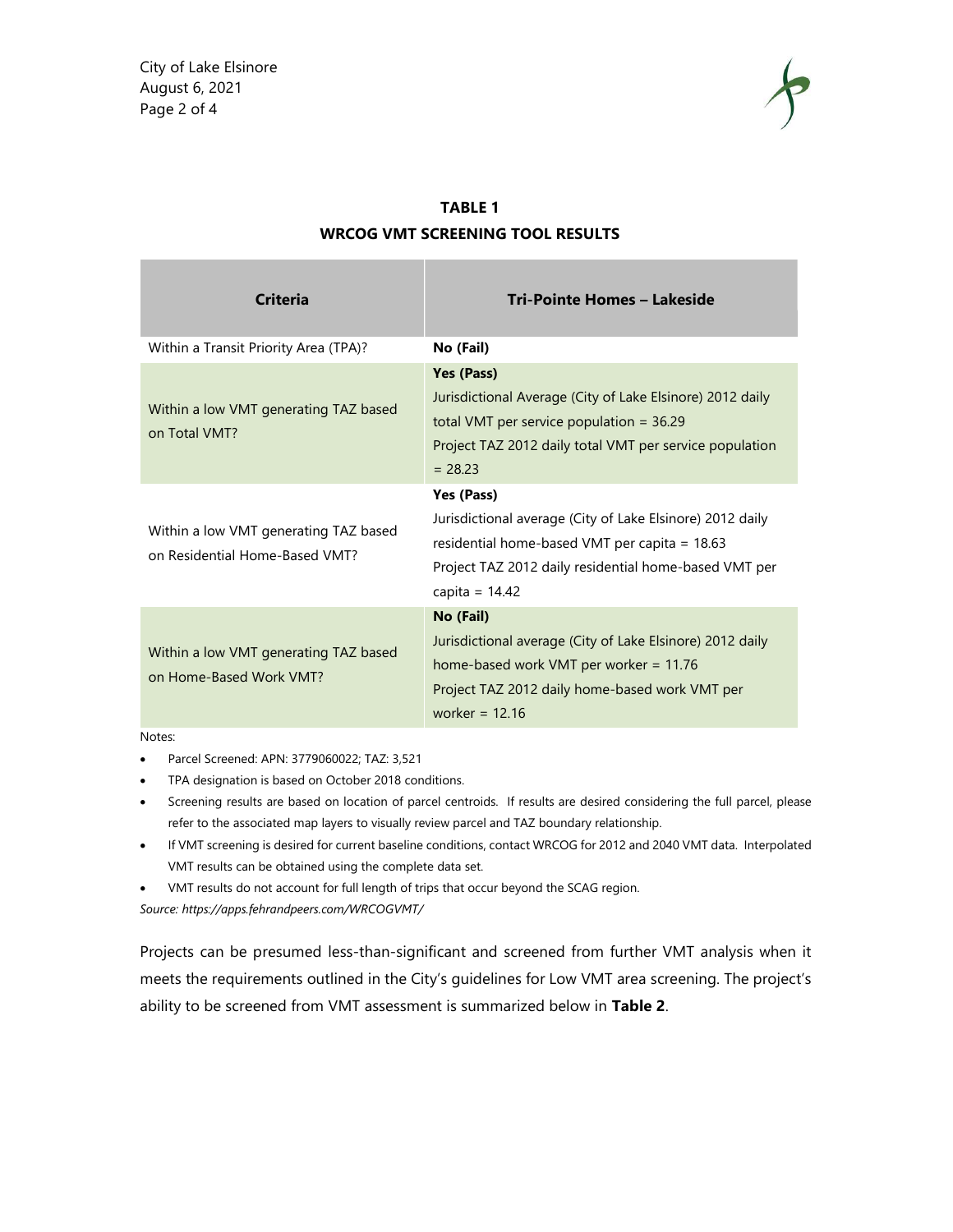

| <b>Criteria</b>                                                             | Tri-Pointe Homes - Lakeside                                                                                                                                                                                                                                               |
|-----------------------------------------------------------------------------|---------------------------------------------------------------------------------------------------------------------------------------------------------------------------------------------------------------------------------------------------------------------------|
| Project is located within a low VMT area                                    | The Project site is located entirely within a low VMT zone<br>per the WRCOG VMT screening tool. See Table 1 for<br>detailed screening results.                                                                                                                            |
| Project is similar to the existing land uses<br>in the low VMT area         | The existing land uses surrounding the Project site is<br>primarily composed of single-family homes, similar to the<br>proposed project. It is assumed that the proposed project<br>would generate VMT at a similar rate as the existing<br>homes within the project TAZ. |
| Project is not unique or otherwise would<br>not be represented by the model | The proposed project includes 140 single-family<br>residential units. This project is not unique and would be<br>reasonably represented by existing residential uses<br>currently coded into the RIVTAM travel-forecasting<br>model.                                      |

#### TABLE 2 LOW VMT AREA SCREENING CRITERIA

Source: Fehr & Peers, 2021

#### **CONCLUSIONS**

This project meets all of requirements of screening under a low VMT area and can be presumed to have a less-than-significant transportation impact. No further VMT analysis will be performed as part of this assessment.